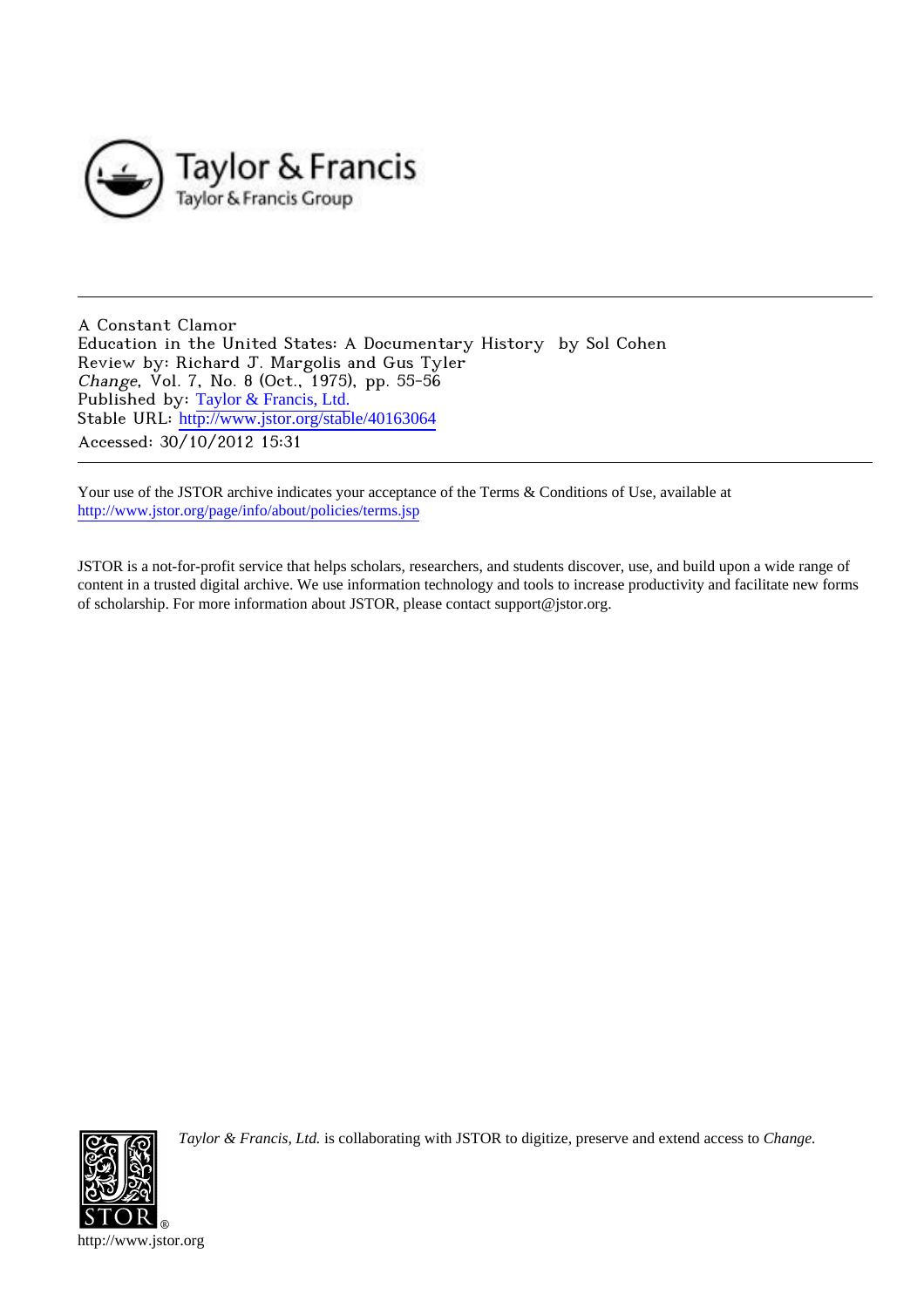**marches in Washington, pickets a draft board, sits in at a college, or even attends a rally for Eugene Mc-Carthy. Some radicals!** 

**Yet in assessing the role of young people during the sixties, Decter can find it within her heart to fault them, in Polonius-like fashion, for their priorities: "And above all, you seemed to find it difficult if not impossible to touch the world at just those tangents where its real work was being done and its real decisions being made." Well, where were the real decisions being made in those days, and where was the world's real work being done, if not in places like Washington, Berkeley, and Montgomery, Alabama? And who was in closer touch with reality- the young people who marched at the 1968 Democratic convention, or the Chicago police who clubbed and maced them? (Or Hubert Humphrey, for that matter, who the next day told a reporter, "In any case, I assure you those hippies are not from Chicago"?) Decter seems to be saying that many of the great disturbances of the sixties- the ones that had young people marching and shouting and bleeding and sometimes dyingwere products of childish wrongheadedness ( arising from parental permissiveness!) rather than the consequences of real and disastrous events occurring in a real and disastrous world.** 

**In sum, then, Decter both provides us with many wrong answers about radical children in the sixties and fails to raise the right questions about those same radical children in the seventies. For example, why don't they have children? Is it because of their allegiance to ecology, women's lib, and the like, or is it something less modish and more**  dangerous, like alienation-a repudi**ation of parents, a negation of progeny?** 

**In Young Radicals (1968) Kenneth Keniston characterized youthful anti- Vietnam protesters as "psychological adults but sociological adolescents": they "have not made the... commitment to occupation or to a lasting relationship with one other person that is said to be characteristic of adulthood." Could it be that now, nearly a decade later, these men and women still have not made the commitment, and that in ways deeper and more disturbing than any Decter might imagine, our radical** 

**children have surrendered their dreams? I pray that this, too, is a wrong question.** 

**- Richard J. Margolis** 

**RICHARD J. MARGOLIS is Change Magazine's book reviews editor.** 

## **A Constant Clamor**

**Education in the United States: A Documentary History edited by Sol Cohen. New York: Random House, five volumes, 3,511 pages, \$165.** 

**The rationale for a five-volume (3,511 -page) documentary history of education in the United States is its uniqueness. Other source material on the subject is, according to editor Sol Cohen, "limited in one respect or another." E.W. Knight's five- volume history, for instance, is limited to the South before 1860; Hofstadter's and Smith's documentary collection is restricted to higher education. The present opus is intended to be "better balanced... and more comprehensive."** 

**Chronologically, the collection spans more than half a milleniumfrom 1392 to 1971, from Vergerius on "A Liberal Education" and Lionardo Bruni on "The Study of Literature" to Richard Nixon on "Higher Education" and Sidney P. Marland on the "National Institute of Education." The reason for the earliest date is the use of the first 300 pages to deal with the colonies' European heritage.** 

**Ideologically, the compilation is catholic and ecumenical, stating the positions of conservatives and radicals, traditionalists and nontraditionalists, sectarians and universalists in the words of their proponents. Thus does Cotton Mather have his say and so does Benjamin Franklin in the eighteenth century; and in more recent times, so do Arthur Jensen and Kenneth Clark.** 

**Geographically, materials are arranged to cover the country. In the earliest period, the South, the Middle Colonies, and New England are treated separately. In later years, the focus falls on those states organized under the Northwest Ordinance and the West.** 

**The racial and ethnic interest is wide-ranging. For each of the three major divisions of the volumes- The Planting ( 1607-1789), The Shaping of American Education (1789-1895),** 

**The Transformation of American Education (1895-1973)- there are distinct subsections dealing with Negroes, Indians, Jews, and Chicanos. Likewise there is recurrent attention to women.** 

**All levels of education are embraced-from early childhood and kindergarten (Piaget, Froebel, Felix Adler, Susan Blow) to the college and university (Wayland, Tappen, Charles Eliot, William James, Abraham Flexner, Hutchins, Nicholas Murray Butler). The types of materials are varied: learned disquisitions, excerpts from textbooks, legal documents, relevant fiction, autobiography, curricula, charters, advertisements. Some of the authors do not discuss education: Copernicus, Freud, Newton, Darwin. But they are included anyhow because their ideas revolutionized man's notion of self and universe and, hence, of what should be taught and how it should be taught.** 

**Conceptually, the editor follows Bernard Bailyn's dictum (Education in the Forming of American Society) that a proper history should "see education in its elaborate, intricate involvement with the rest of society." While such a thesaurus is always in order, the present work is especially timely for American educators who, in the current crisis of frenzied soul searching, can use the experience of the past for guidance or solace.** 

**Although our present troubles in academe seem of sudden and recent origin, starting with campus riots, followed by political reaction, and then by economic recession, the last section of this weighty history, entitled A Critical Reappraisal, strongly suggests that American education was running into difficulty long before the traumas of the late sixties and early seventies. As early as 1950, Albert Lynd was crying out against the "superprofessionals" and the "superpedagogues," who were far less interested in serving either the society or the children than in massaging their own bureaucratic egos.** 

**In 1951, Frank Chodorov pointed to the conflict in Pasadena as evidence of "progressive" arrogance of professionals who acted as if "parents have no competence in the field of education and ought not to interfere with the experts." In 1952, the founder of progressive education, John Dewey, expressed his fears that**